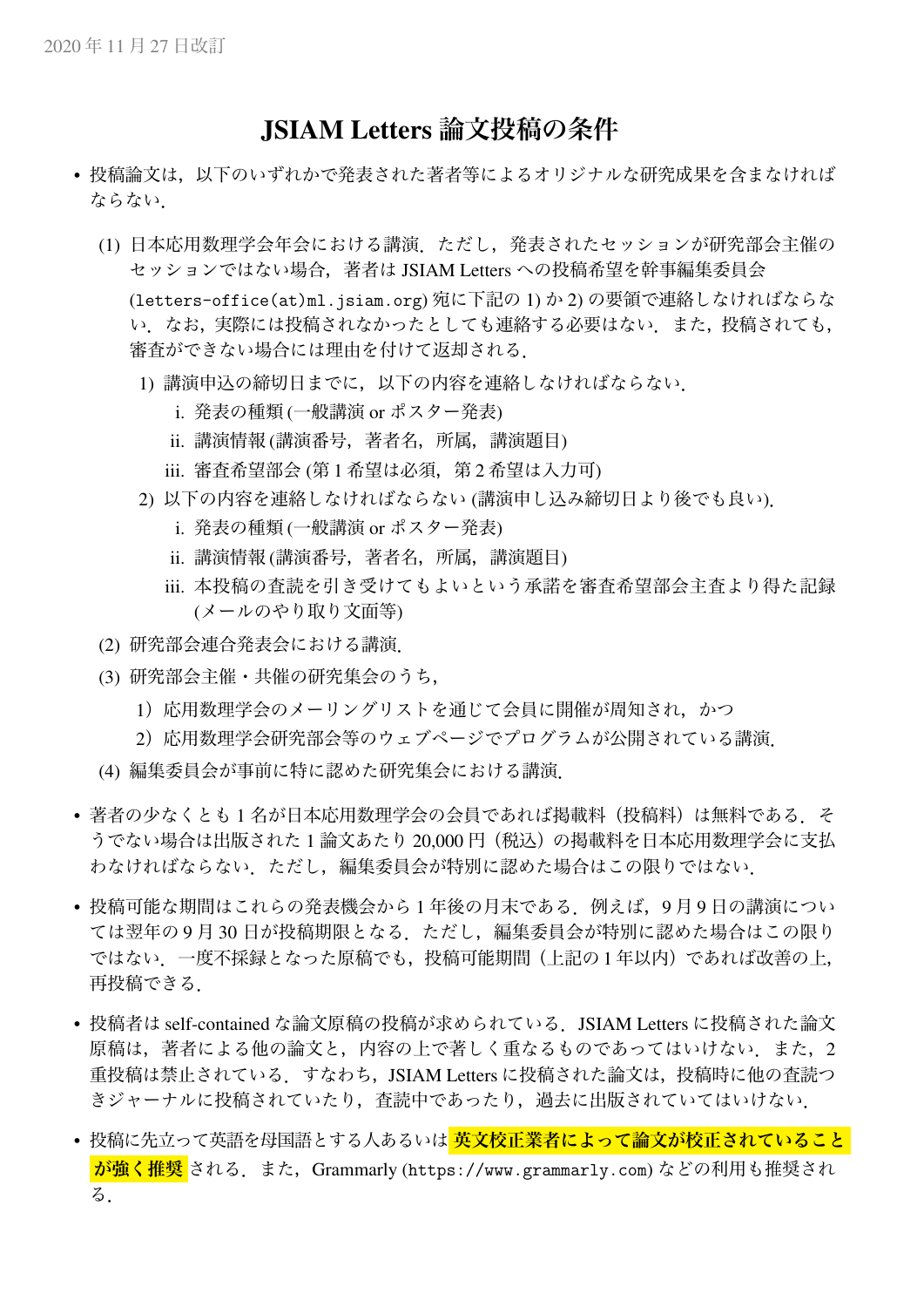## **論文の作成方法**

- JSIAM Letters に投稿された論文原稿は、A4 で2 段組み 4 ページ以内の長さで、英語で書かれ ていなければならない.
- 論文原稿は,JSIAM Letters が用意するクラスファイルを用いた LATEX により "Instructions for preparation of manuscript with jsiamletters.cls"に従って作成されていなければならない.
- JSIAM Letters 用のクラスファイルで定められた LATEX スタイルを崩してはいけない. 脚注は使 うことができない. LATEX ソースファイルには、次の情報を含むものとする:
	- 1) 50 100 語のアブストラクト,
	- 2) 3 5 個のキーワード,
	- 3) ランニングヘッド,
	- 4) 審査を希望する研究部会名.
- 論文を投稿する前に,著者は "チェック・リスト" を確認しなければならない.
- 論文が投稿された後,編集委員会事務局により様式チェックが行われる.不完全である場合は 著者に再提出が求められる.
	- **査読方法**: 論文が受理された後,編集委員長が編集委員の中から担当編集委員を選ぶ.担当編 集委員は 1 名の匿名の査読者を選ぶ.査読者は,原則として,1 ヶ月以内に査読結果を報 告する.著者は,原則として,6 週間以内に採録,または不採録,または条件付き採録の 通知を受け取る.
	- **英文チェックおよび形態確認**: 採録が決定された後,編集委員会事務局によって再度の英文の確 認が行われる. 著者によっては英文修正の要請を受け取ることがある. LATEX タイプセッ トによる論文の形態確認も行われる.
	- **論文のオンライン出版**: 上で述べた手続き終了後,通しページをつけて,採録論文は J-STAGE でオンライン出版される.JSIAM Letters の更新は毎週を予定している.英文と書式に問 題がない論文の場合,出版までに要する平均的な時間は 10–20 週間を見込んでいる.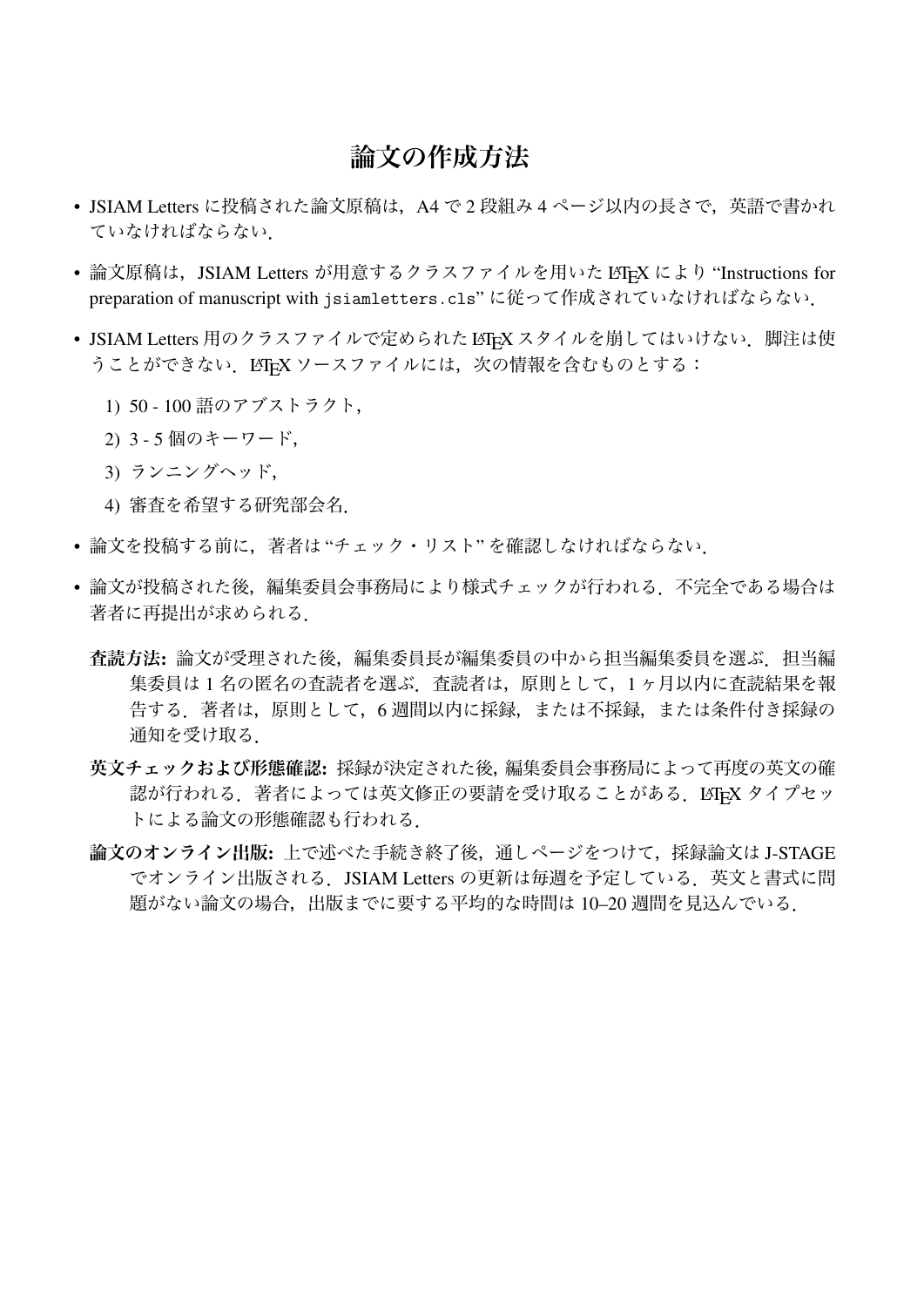## Submission Requirements (Revised November 27, 2020)

- Manuscript submitted to JSIAM Letters should contain an original result which was presented as one of the followings:
	- (1) A oral or a poster presentation at the Annual Meeting of the JSIAM. Here, if the presented session is not organized by JSIAM Activity Groups, the author should mail to the Secretary Editors (letters-office (at) ml.jsiam.org) as described in 1) or 2) below. Even if not submitted actually, contact is not needed. Moreover, even if a manuscript is submitted, the manuscript is returned with a reason if review is impossible.
		- 1) The following details must be communicated by the deadline of the lecture application.
			- i. Type of presentation : (oral or poster)
			- ii. Information of presentation : (paper number, author's name(s), affiliation(s) and title)
			- iii. Desired JSIAM Activity Group for reviewing (the first choice is indispensable and alternate choice can be indicated).
		- 2) The following details must be communicated (accept even if it is after the deadline of the lecture application).
			- i. Type of presentation: (oral or poster)
			- ii. Information of presentation: (paper number, author's name(s), affiliation(s) and title)
			- iii. Records obtained from the chief of the JSIAM Activity Group with approval to undertake review of the submission (text, etc. of mail exchange)
	- (2) A oral presentation at Joint Symposium of JSIAM Activity Groups.
	- (3) A oral presentation at the workshops sponsored or cosponsored by the Activity Groups that satisfy the following conditions:
		- 1) they should be announced to the members through the JSIAM mailing list,
		- 2) programs should be either linked from the JSIAM web page or some others.
	- (4) A oral presentation at any other meetings approved by the Editorial Board.
- If at least one of the author(s) is a member of JSIAM, there is no publication charge. Else the author(s) should pay 20,000 JPY (tax included) to JSIAM as publication charge of the published paper, except for the special cases approved by the Editorial Board.
- Manuscripts should be submitted to JSIAM Letters no later than the end of the month one year after the presentation, except for the cases approved by the Editorial Board. For the presentations given in September 9, September 30 of the next year will be the deadline for submittion, for example. After revisions a rejected manuscript can be resubmitted within one year in the above sense.
- Manuscripts submitted to JSIAM Letters are required to be self-contained. The contents should not considerably overlap with the contents of other papers by the authors. Double submission is strictly prohibited. Namely, the authors must not submit any manuscripts that is submitted to another journals, or is under review of other refereed journals, or have been previously published.
- It is strongly recommended that it is proofread before submission by a native English speaker or a scientific editing service prior to submission. Grammarly (an online grammar checker,

https://www.grammarly.com) is also recommended.